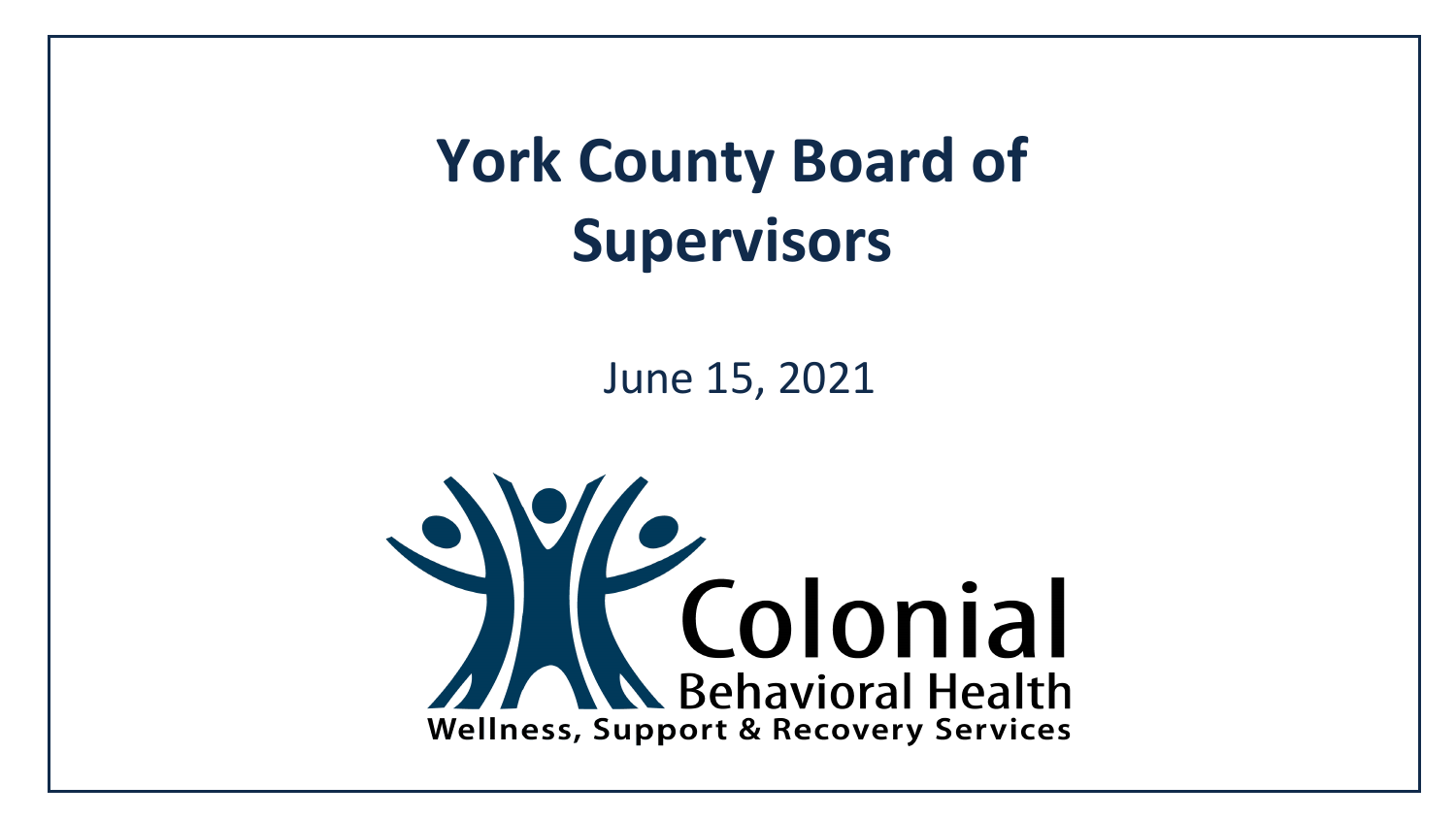# **Agency Overview**

- Formed in 1971
- James City, Poquoson, Williamsburg, York
- 15-member Board
	- 6 York County appointees
- $\bullet$  +/- 210 employees
- Served 4,138 persons in FY 2020
- York County serves as our Fiscal Agent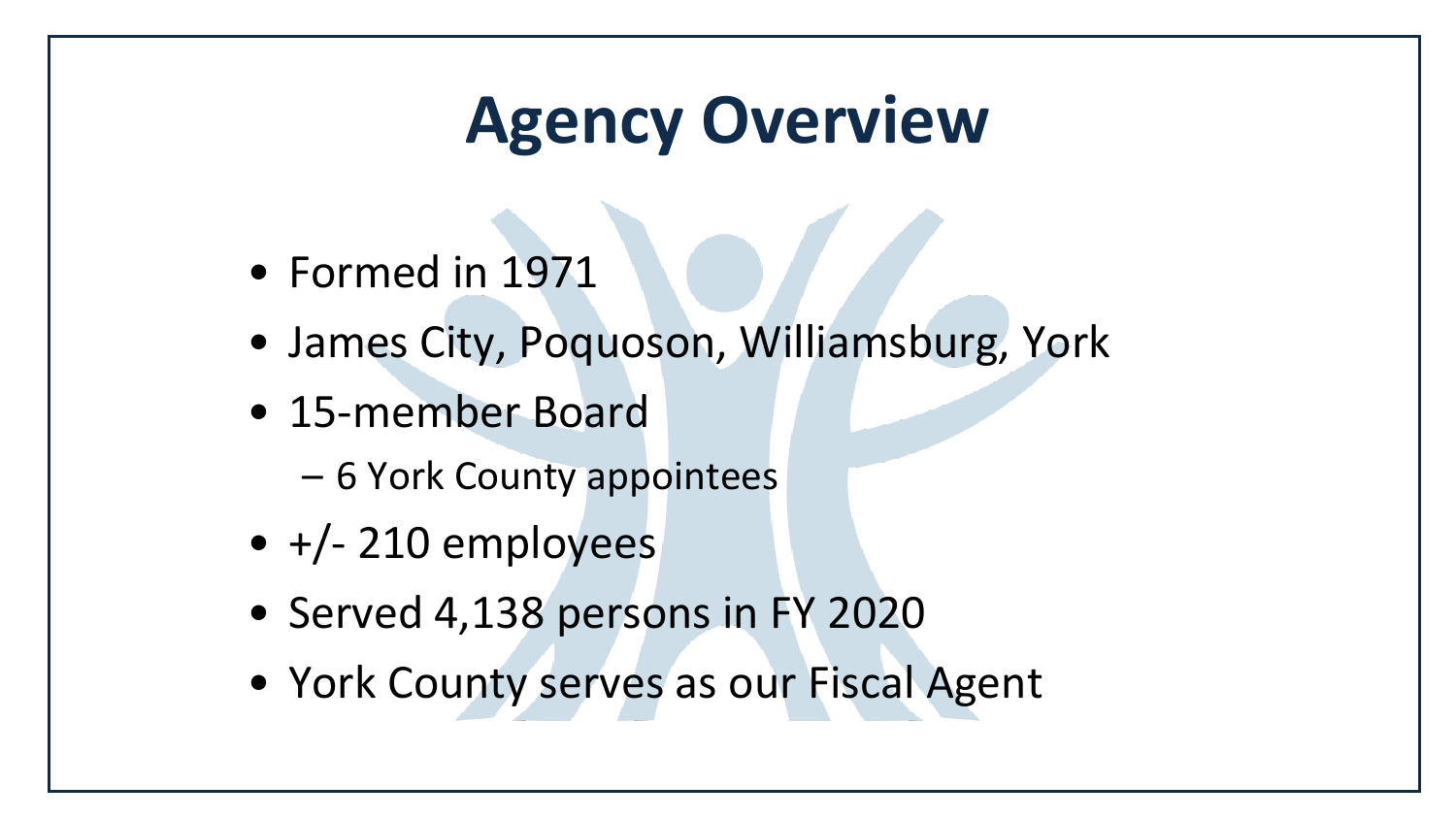## **Budget- Revenue Sources**

| <b>TOTAL BUDGET FY 2022</b>      | \$18,864,310 |
|----------------------------------|--------------|
| <b>State and Federal Funds</b>   | 46.4%        |
| <b>Fees (including Medicaid)</b> | 32.8%        |
| <b>Local Government Funds</b>    | 17.4%        |
| Other Revenues (grants, etc.)    | 3.4%         |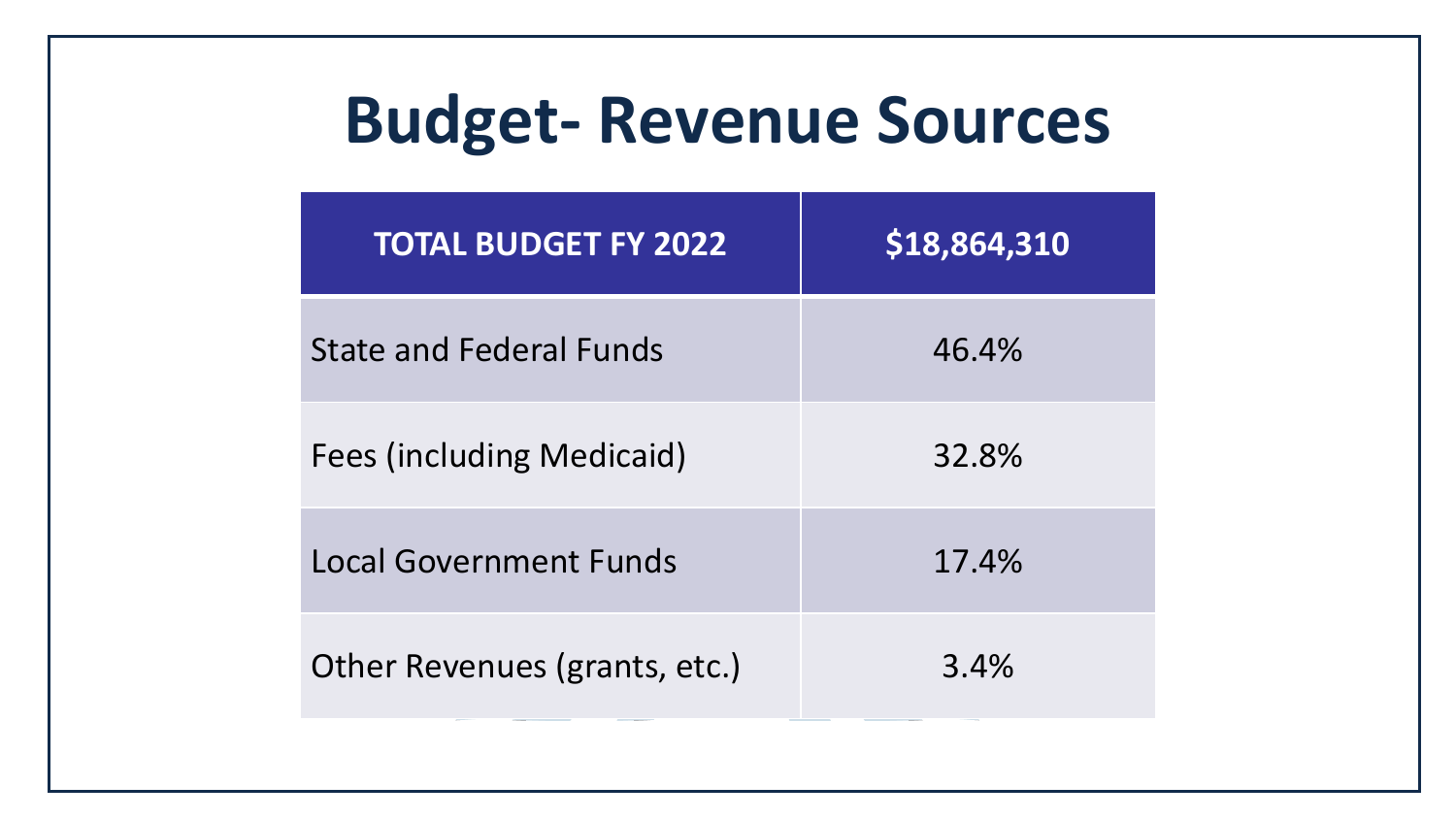## **Local Utilization by Jurisdiction**

| <b>LOCALITY</b>          | <b>PERSONS SERVED</b><br><b>FY 2020</b><br>(UNDUPLICATED) | <b>LOCAL</b><br><b>UTILIZATION %</b><br>(5-YEAR AVG) | <b>LOCAL FUNDING</b><br>% |
|--------------------------|-----------------------------------------------------------|------------------------------------------------------|---------------------------|
| <b>James City County</b> | 1894                                                      | 58                                                   | 58                        |
| Poquoson City            | 135                                                       | 5                                                    | 5                         |
| <b>Williamsburg City</b> | 210                                                       | 8                                                    | 8                         |
| <b>York County</b>       | 845                                                       | 29                                                   | 29                        |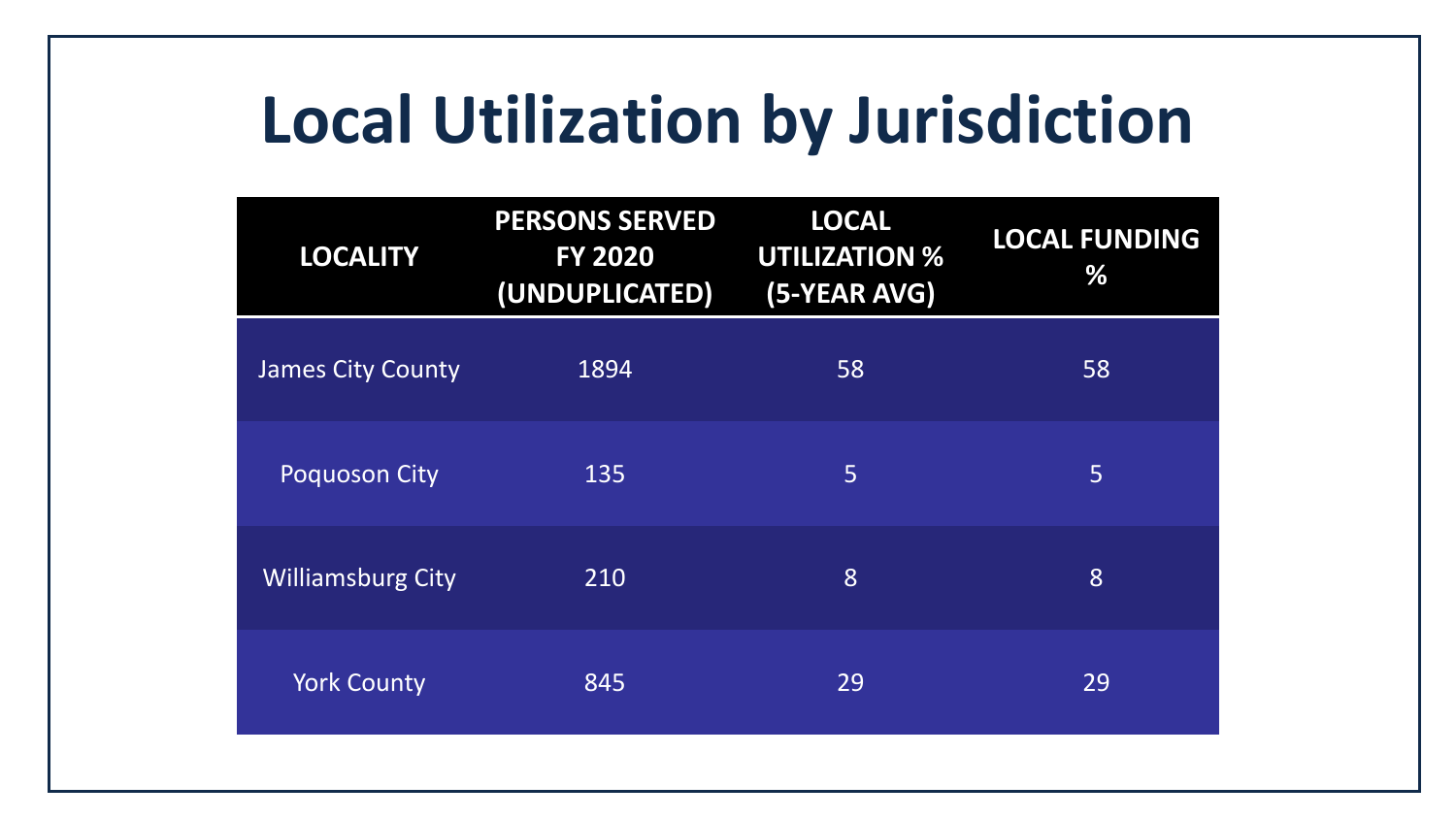# **York Services by Age – FY 2020**

| <b>Age</b>                   | <b>Number Served</b><br>(Unduplicated) | <b>Percentage</b> |
|------------------------------|----------------------------------------|-------------------|
| Child/Adolescent<br>$(0-17)$ | 219                                    | 25.9%             |
| <b>Adult (18-59)</b>         | 532                                    | 62.9%             |
| Geriatric (60+)              | 94                                     | 11.2              |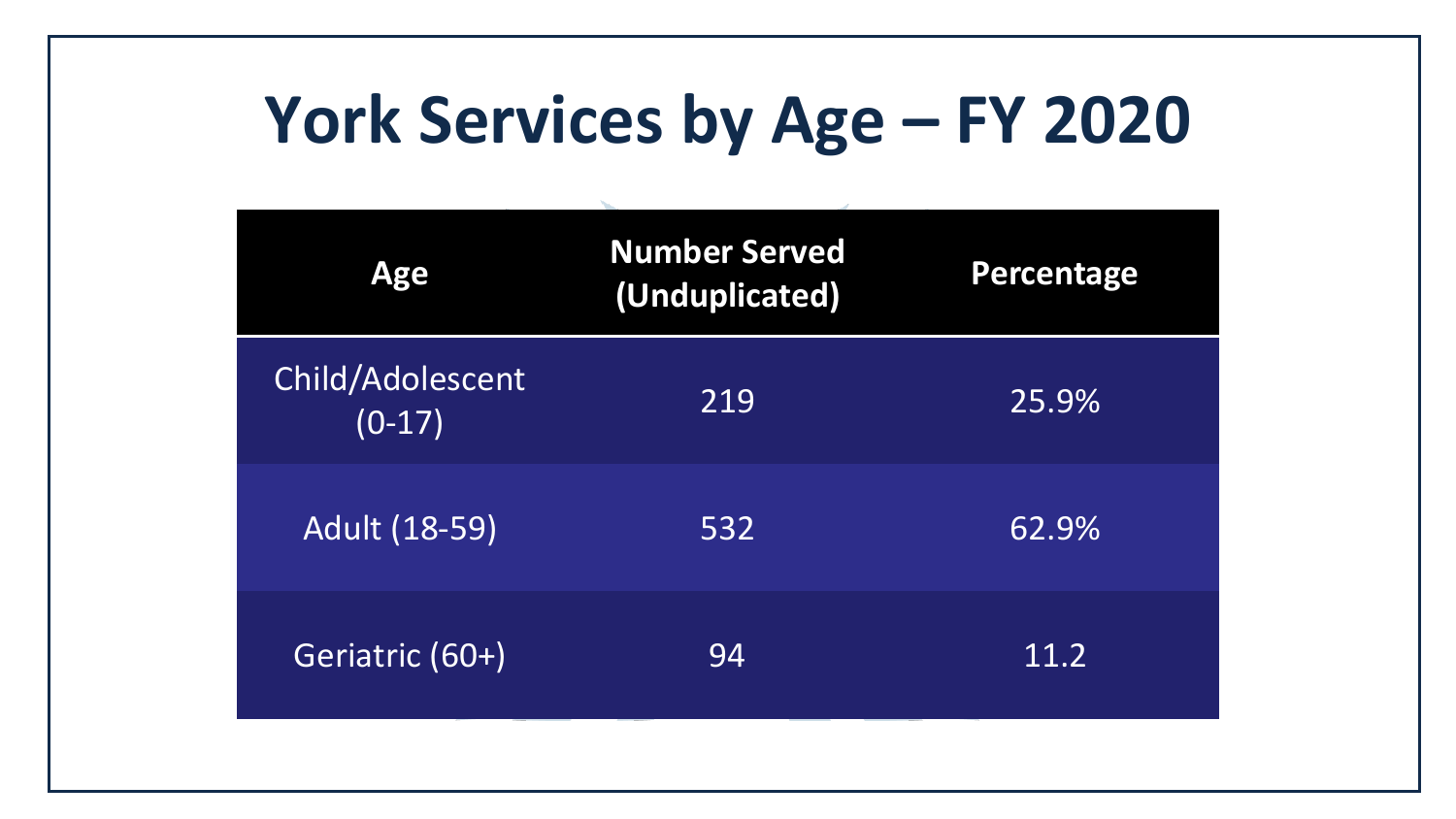# **York by Program – FY 2020**

| <b>Disability Area</b>                    | <b>Number Served</b><br>(Duplicated) |
|-------------------------------------------|--------------------------------------|
| <b>Mental Health</b>                      | 485                                  |
| <b>Developmental Disabilities</b>         | 45                                   |
| <b>Substance Use Disorders</b>            | 143                                  |
| <b>Emergency &amp; Ancillary Services</b> | 401                                  |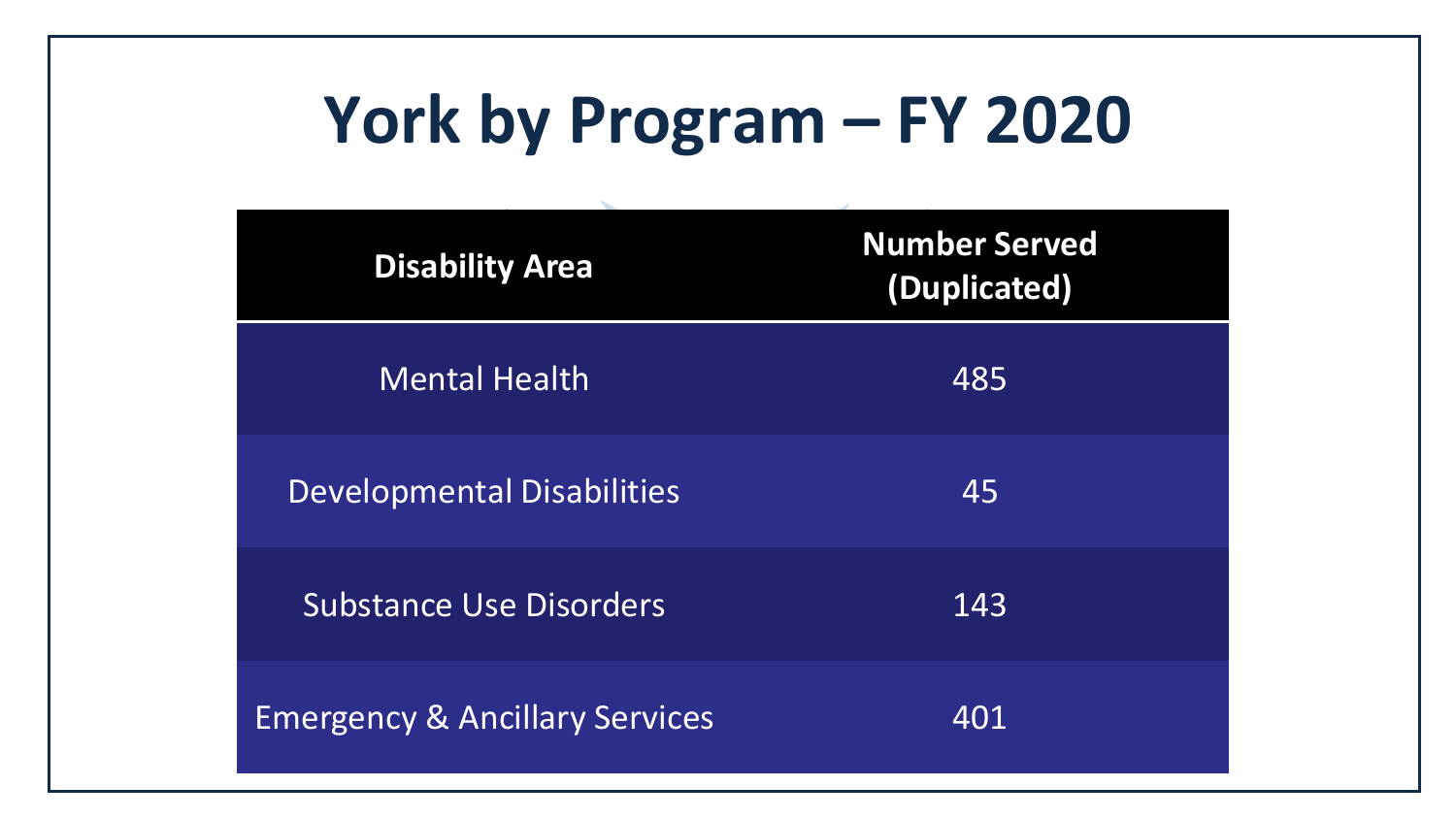### **CSB-Mandated Services**

#### **PRIOR TO 2017**

- Case Management
- **Emergency Services**
- State Hospital Discharge Planning

#### **ADDED IN/SINCE 2017**

- Care Coordination
- Outpatient Services
- Peer Services
- Primary Care Monitoring/Screening
- Psychiatric Rehab Svcs.
- **Same Day Access**
- SMVF Services

(RED = new to CBH)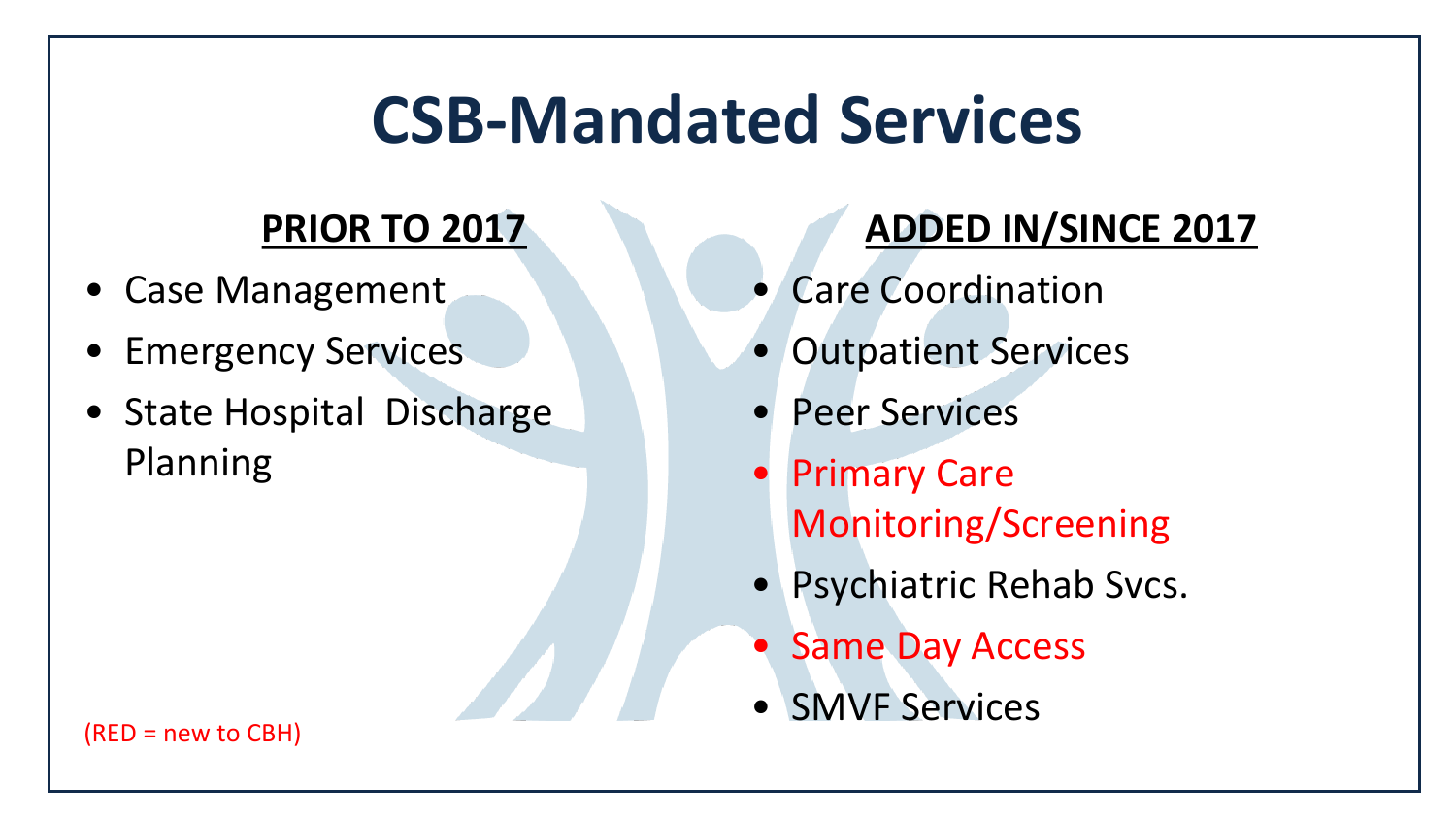# **Emergency Services**

- Intervention when persons are experiencing acute behavioral health distress
- 24/7/365 availability
- Least restrictive alternative
- CSBs have sole state code responsibility within service areas for accessing state hospitals
- Strong and successful law enforcement partnership through CIT and CITAC programs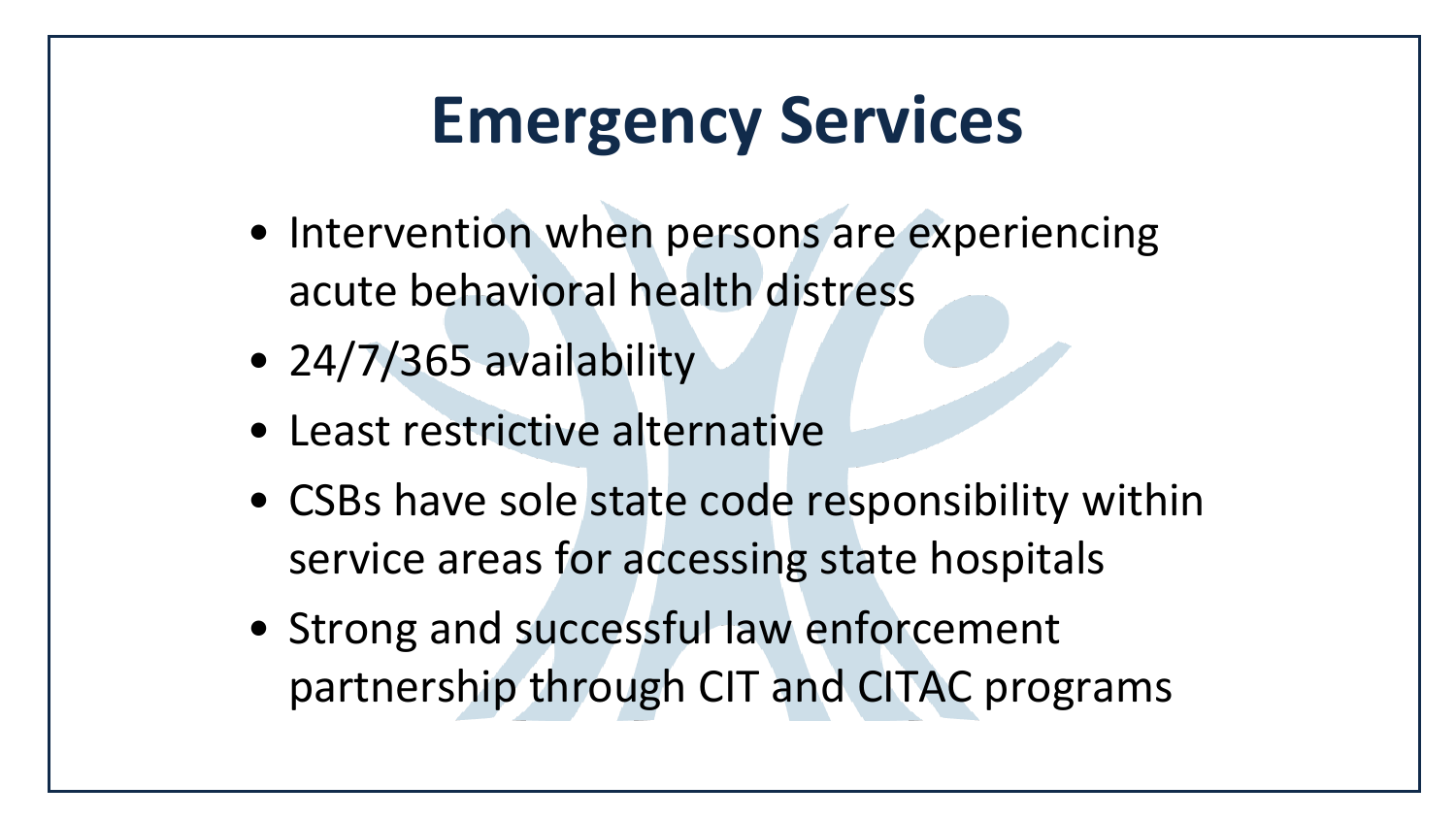# **Adult MH Services Provided**

- Psychiatry
- Outpatient (individual and groups)
- Psychosocial Rehabilitation
- Case Management
- MH Skill-Building Services
- Geriatric Services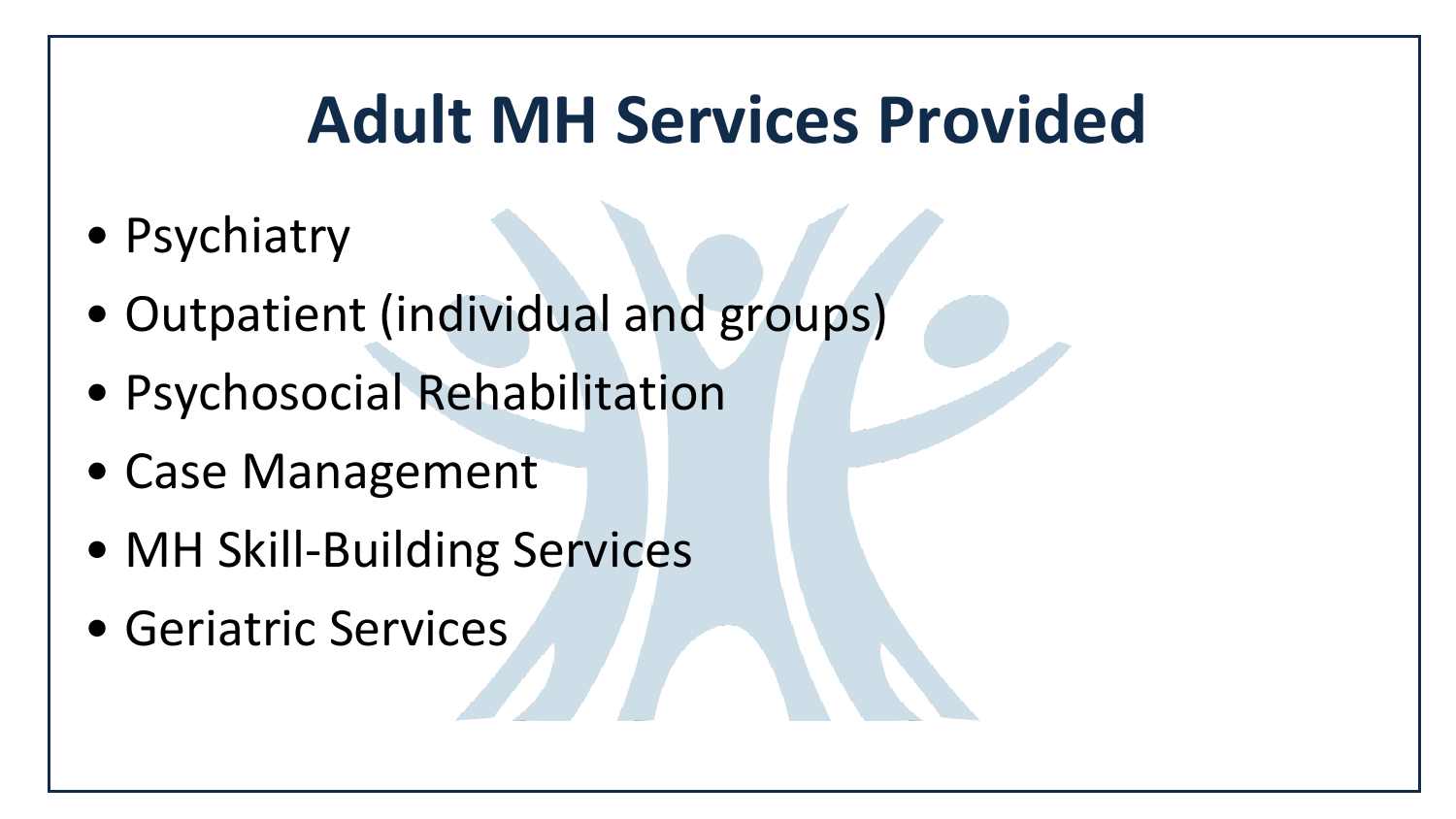#### **Adult Substance Use Services**

- Psychiatry
- Outpatient (individual and groups)
- Intensive Outpatient
- Case Management
- Medication Assisted Treatment (Opioid)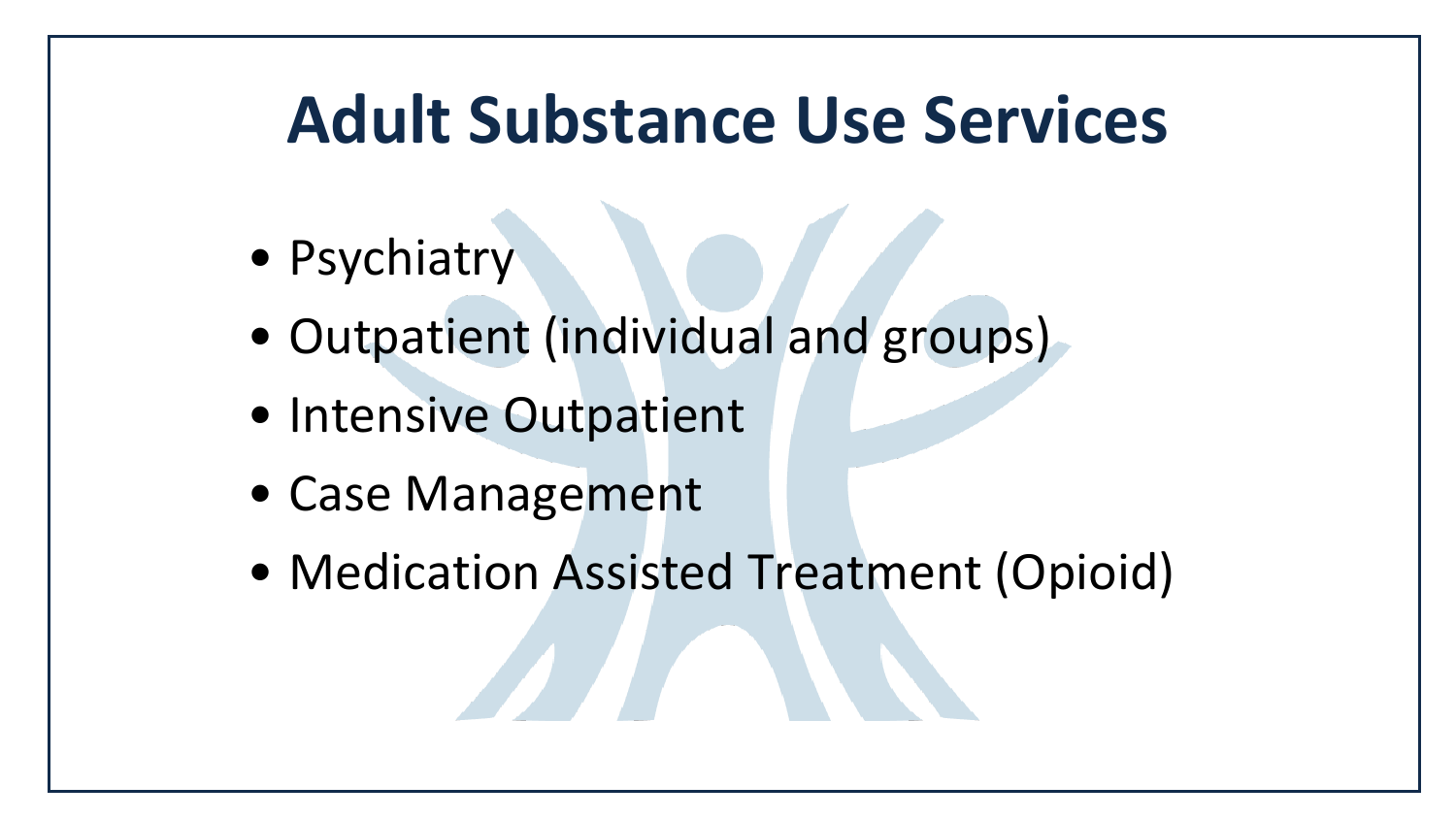# **Child/Adolescent Services**

- Case Management
- Child Assessment Center
- OP (individual and group, MH and SUD)
- Psychiatry
- Intensive In-Home
- Merrimac Detention Center services
- Prevention/Wellness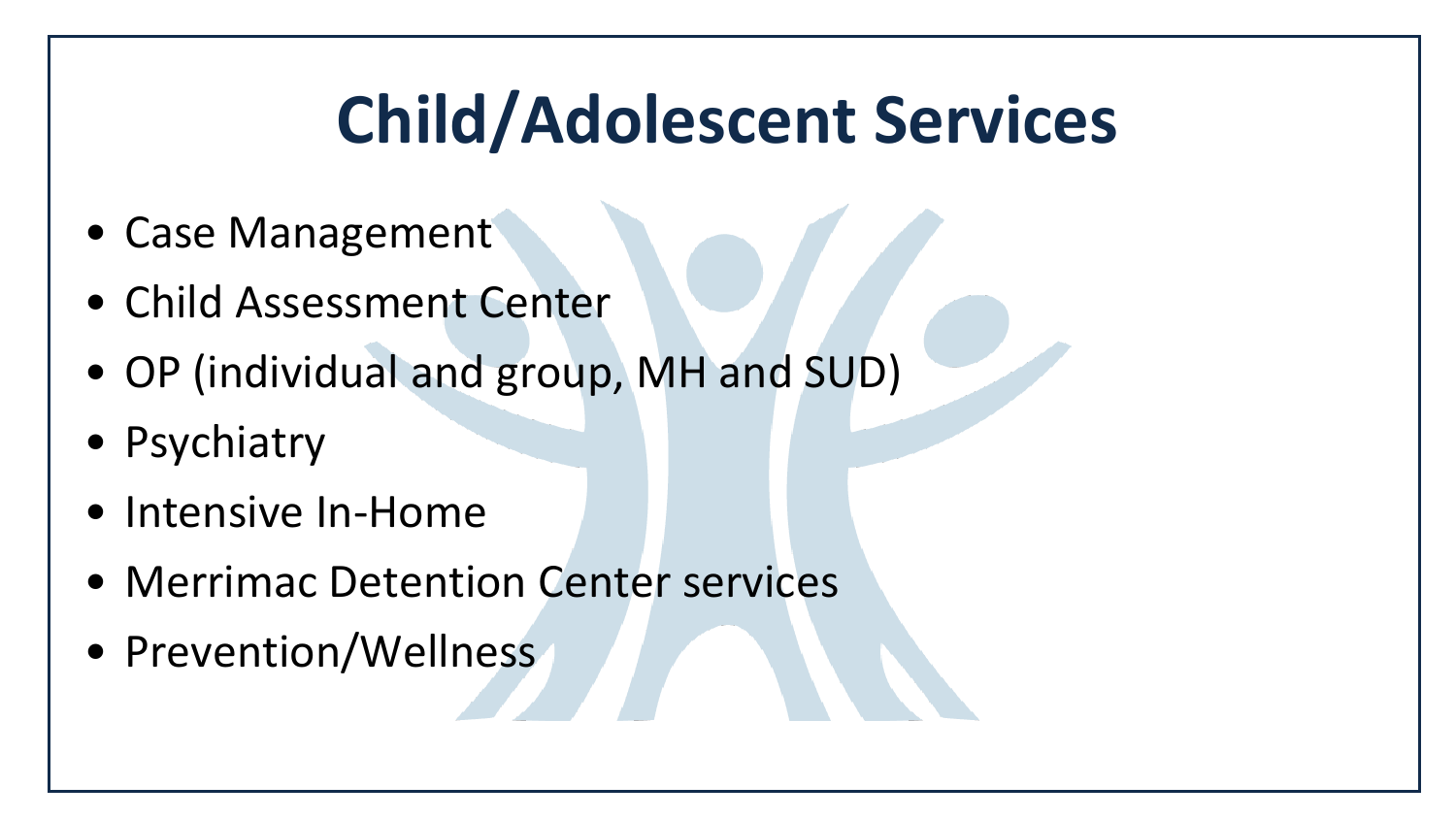## **Developmental Disability Svcs.**

- Emergency/Crisis
- Case Management
- Residential
- Day Support
- Nursing Supports
- Employment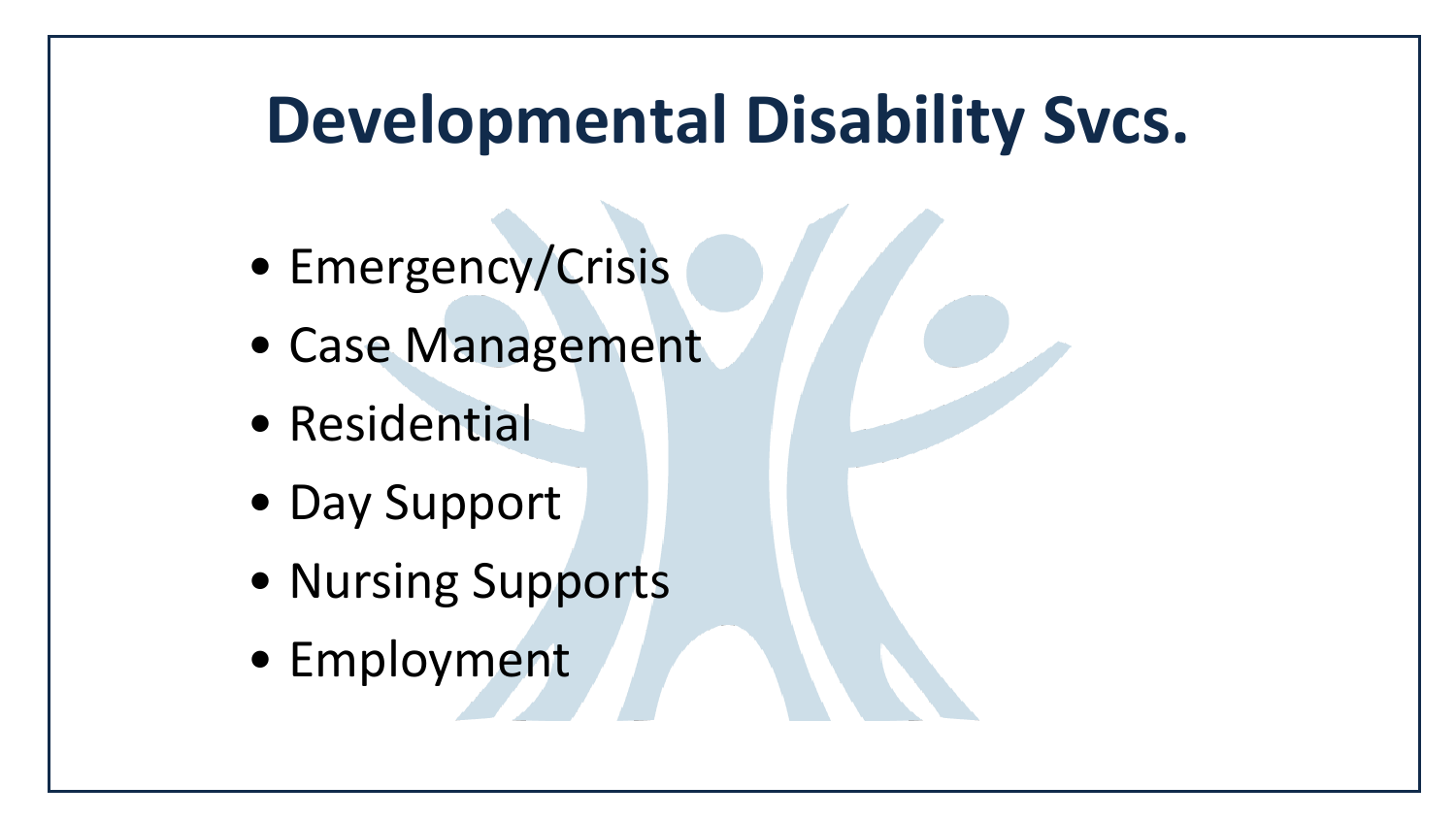# **Other Services/Projects**

- Other Projects
	- Full-service pharmacy onsite (Genoa)
	- Chronic Care Collaborative (chronic disease focus)
	- PACT (Program of Assertive Community Treatment)
	- Implemented new Electronic Health Record (5/21)
	- Contracts
		- Child Development Resources Early Childhood/Part C
		- SUD Peer Recovery SpiritWorks
		- Access to inpatient hospitalization/detoxification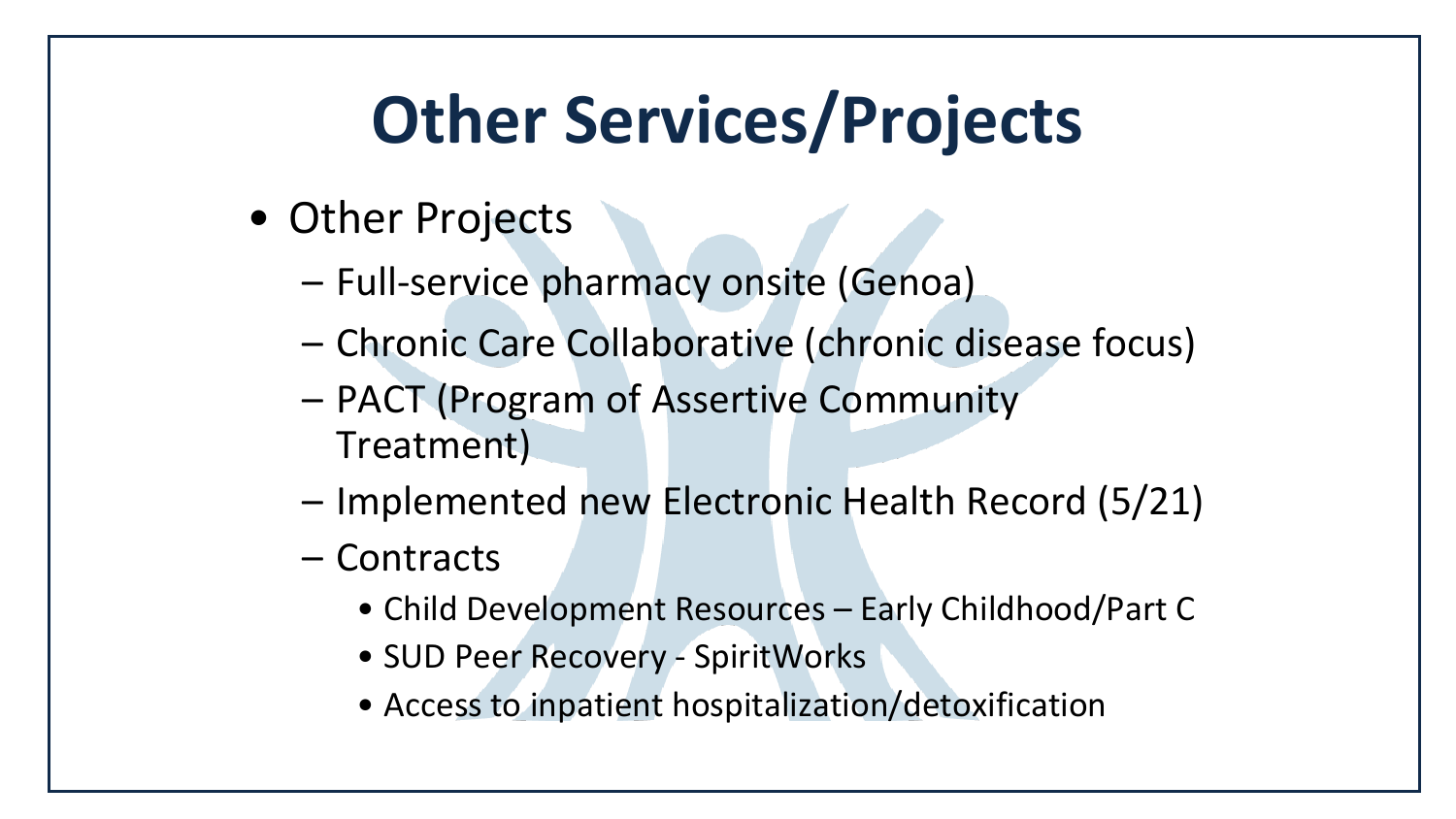# **Major Challenges**

- Rapid changes to Virginia's system
	- Medicaid changes, increased accountability, Marcus Alert, etc.
- Recruitment of qualified workforce
- State hospital census concerns
- Integrated service implementation
	- (BH/primary care)
- Transition to the "new normal"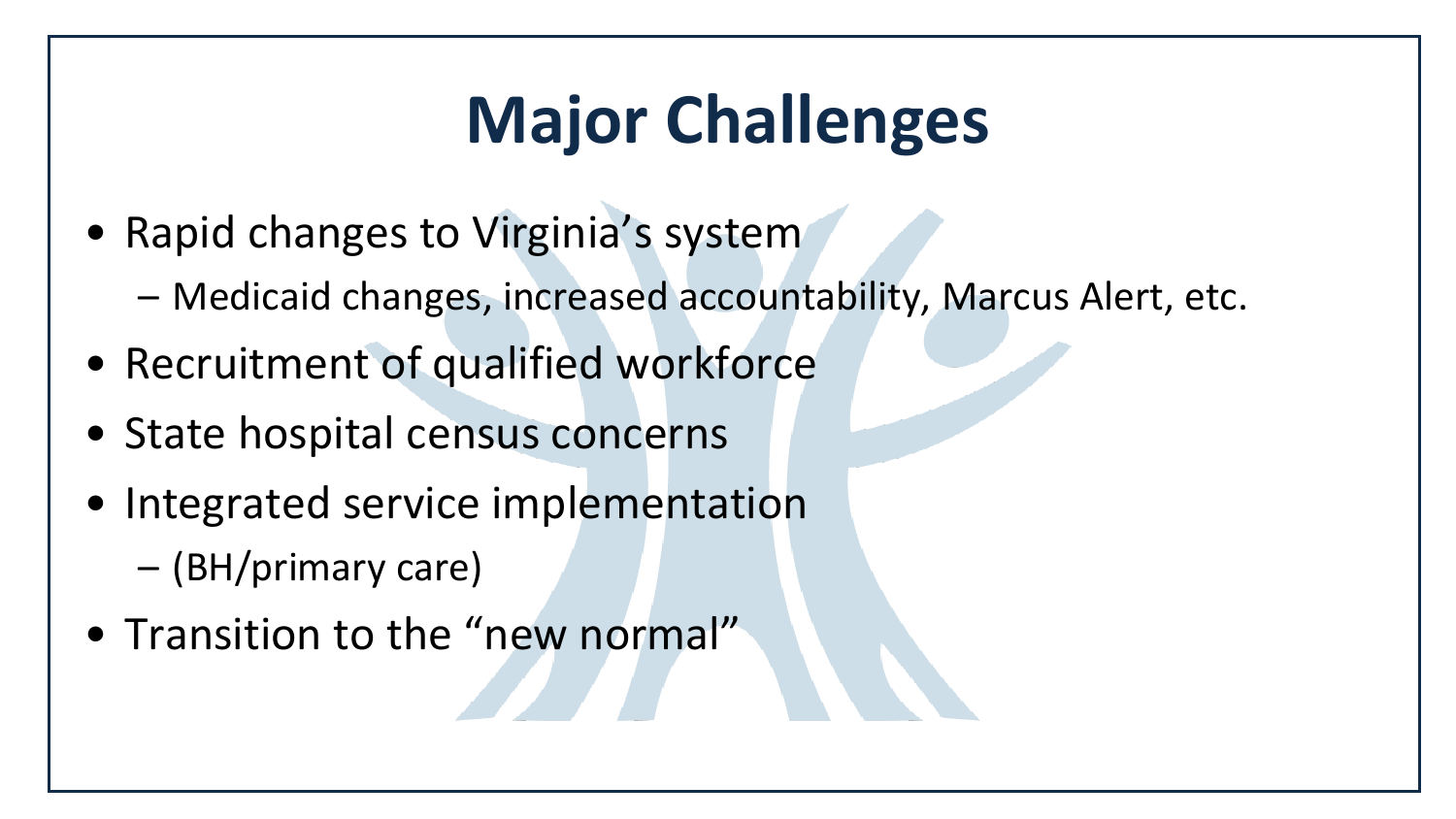## **Contact Information**

- Main Number 220-3200
- Administrative Offices 253-4061
- Williamsburg Campus 220-3200 – 1657 Merrimac Trail, Williamsburg
- York-Poquoson Office 898-7926

- 3804 Geo. Washington Mem. Hwy., Yorktown
- Child & Adolescent Services 253-4074

– 921 Capitol Landing Road, Williamsburg